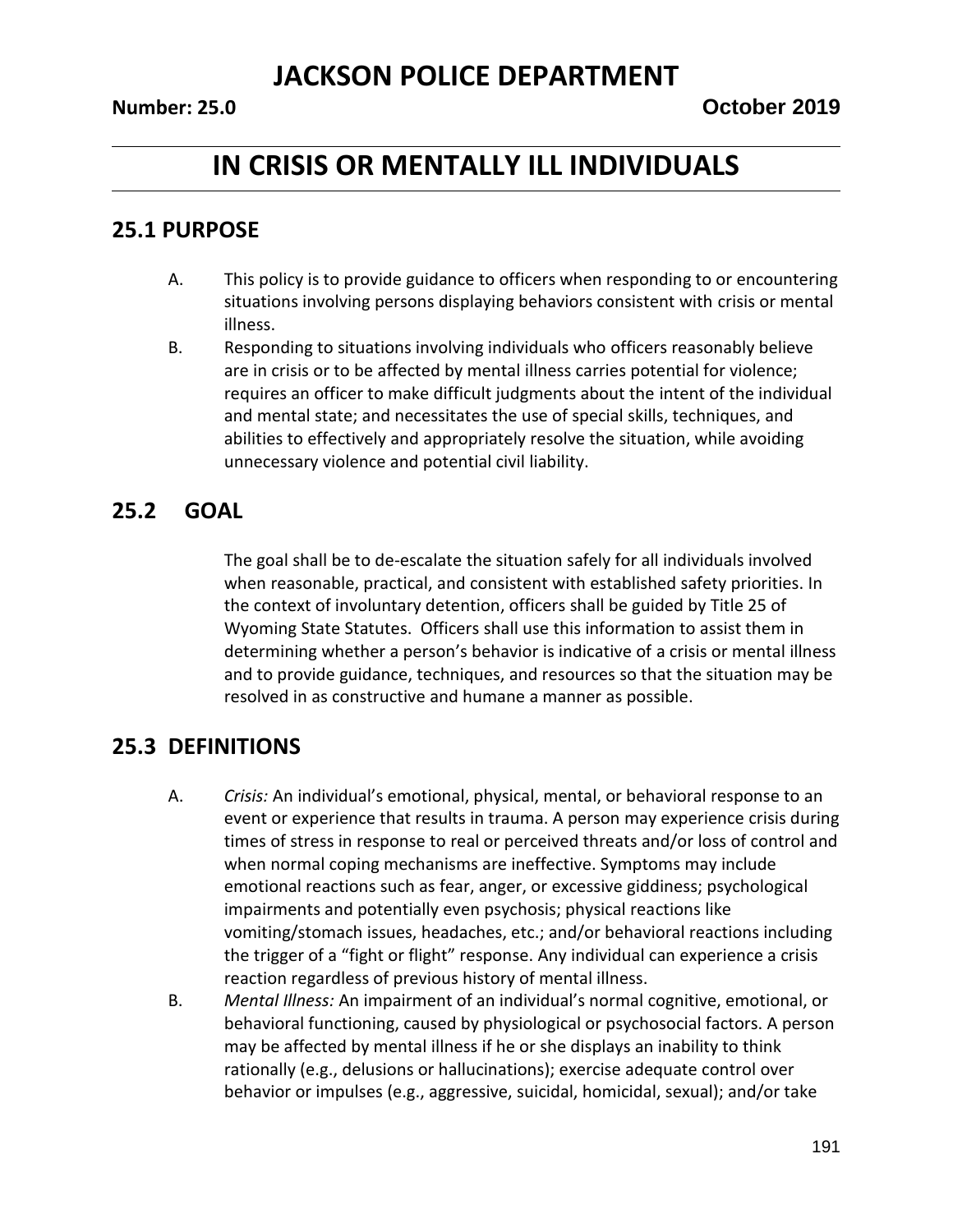## **IN CRISIS OR MENTALLY ILL INDIVIDUALS**

reasonable care of his or her welfare with regard to basic provisions for clothing, food, shelter, or safety.

### **25.4 PROCEDURES**

A. Recognizing Abnormal Behavior

Officers are not expected to diagnose emotional or mental conditions, but rather to recognize behaviors that are indicative of persons in crisis or affected by mental illness, with special emphasis on those that suggest potential violence and/or danger.

The following are generalized signs and symptoms of behavior that may suggest crisis or mental illness, although officers should not rule out other potential causes such as reactions to alcohol or psychoactive drugs of abuse, temporary emotional disturbances that are situational, or medical conditions.

- 1. Strong and unrelenting fear of persons, places, or things. Extremely inappropriate behavior for a given context.
- 2. Frustration in new or unforeseen circumstances; inappropriate or aggressive behavior in dealing with the situation.
- 3. Abnormal memory loss related to such common facts as name or home address (although these may be signs of other physical ailments or disease).
- 4. Delusions, the belief in thoughts or ideas that are false, such as delusions of grandeur or paranoid delusions.
- 5. Hallucinations of any of the five senses.
- 6. The belief that one suffers from extraordinary physical maladies that are not possible.
- B. Assessing Risk

Most persons in crisis or affected by mental illness are not dangerous and some may only present dangerous behavior under certain circumstances or conditions.

1. Officers may use several indicators to assess whether a person who reasonably appears to be in crisis or affected by mental illness represents potential danger to himself or herself, the officer or others. These include the following: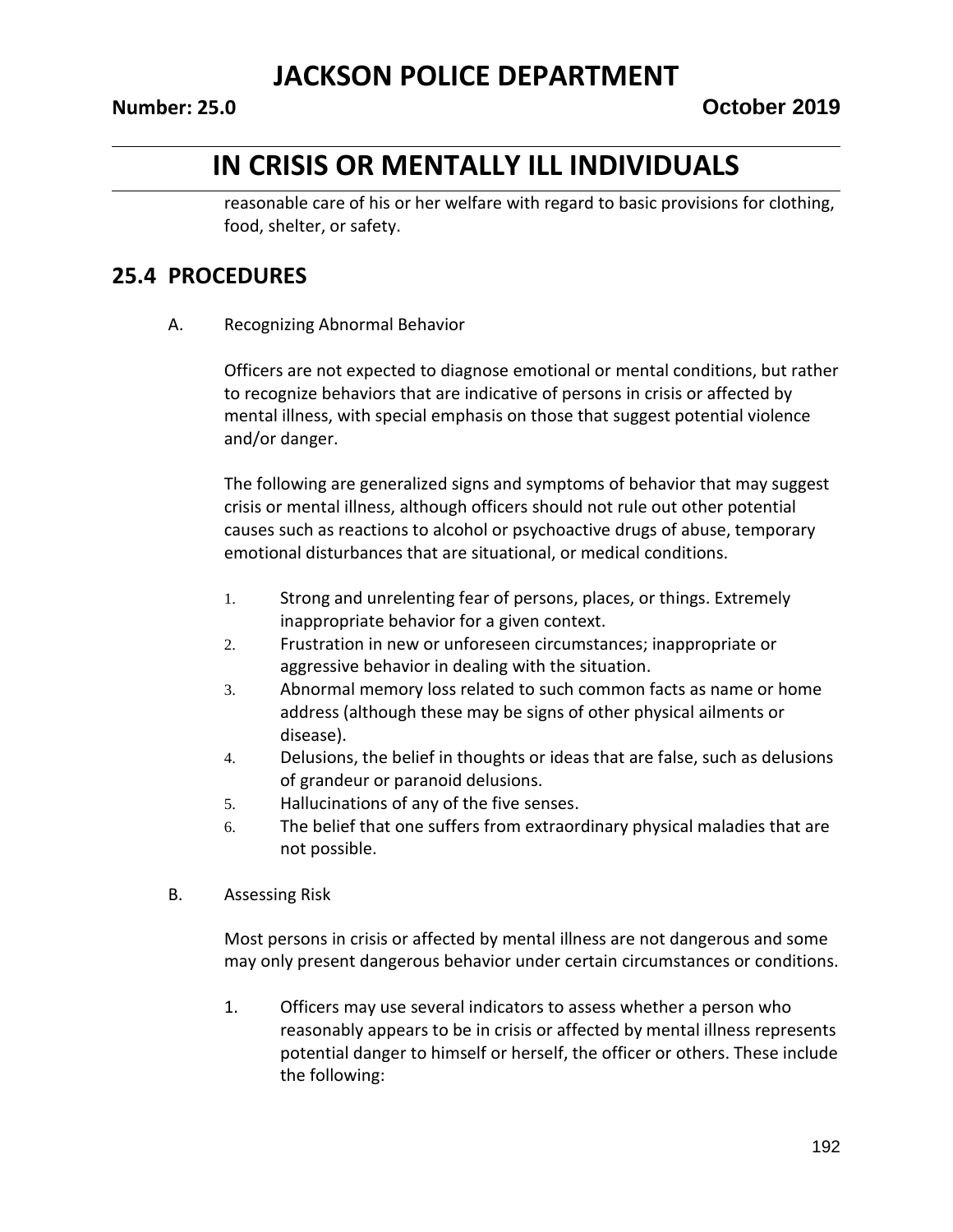## **IN CRISIS OR MENTALLY ILL INDIVIDUALS**

- a. The availability of any weapons.
- b. Statements by the person that suggest that he or she is prepared to commit a violent or dangerous act. Such comments may range from subtle innuendo to direct threat that, when taken in conjunction with other information, paint a more complete picture of the potential for violence.
- c. A personal history that reflects prior violence under similar or related circumstances.
- d. The amount of self-control that the person shows, particularly the amount of physical control over emotions of rage, anger, fright, or agitation. Signs of a lack of self-control include extreme agitation, inability to sit still or communicate effectively, wide eyes, and rambling thoughts and speech. Begging to be left alone, or offering frantic assurances that one is all right may also suggest that the individual is close to losing control.
- e. The volatility of the environment is a particularly relevant concern that officers must continually evaluate. Agitators that may affect the person or create a particularly combustible environment or incite violence should be taken into account and mitigated.
- 2. Failure to exhibit violent or dangerous behavior prior to the arrival of the officer does not guarantee that there is no danger.
- 3. An individual affected by emotional crisis or mental illness may rapidly change his or her presentation from calm and command-responsive to physically active. This change in behavior may come from an external trigger or from internal stimuli (delusions or hallucinations). A variation in the person's physical presentation does not necessarily mean he or she will become violent or threatening, but officers should be prepared at all times for a rapid change in behavior.
- C. Response to Persons in Crisis or Affected by Mental Illness

If the officer determines that an individual is exhibiting symptoms of being in crisis or mental illness and is a potential threat to themselves, the officer, or others, the following responses should be considered:

- 1. Request a backup officer if one is not already present.
- 2. Take steps to calm the situation.
	- a. Where possible, eliminate emergency lights and sirens, disperse crowds, and assume a quiet nonthreatening manner when approaching or conversing with the individual.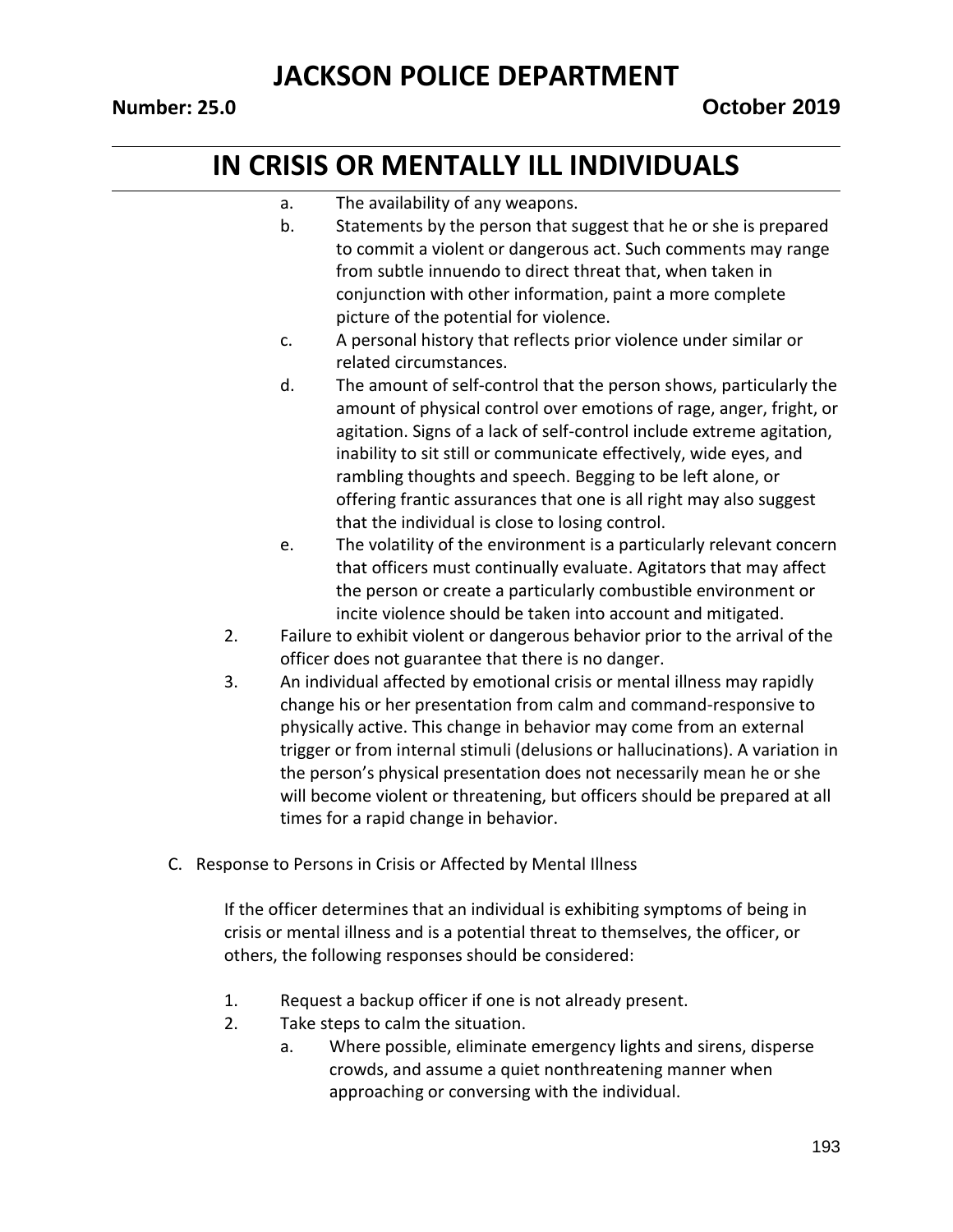# **IN CRISIS OR MENTALLY ILL INDIVIDUALS**

- b. Where violence or destructive acts have not occurred, avoid physical contact, and take time to assess the situation.
- c. Officers should operate with the understanding that time is may be an ally and generally there is no need to rush or force the situation.
- 3. Provide reassurance that you are there to help and that the person will be provided with appropriate care.
- 4. Communicate with the individual in an attempt to determine what is bothering him or her.
	- a. If possible, speak slowly and use a low tone of voice. Relate concern for the person's feelings and allow the person to express feelings without judgment.
	- b. Where possible, gather information on the individual from acquaintances or family members and/or request professional assistance from a counselor if available and appropriate.
- 5. Avoid topics that may agitate the person and guide the conversation toward subjects that help bring the individual back to reality.
- 6. Always attempt to be truthful with the individual.
	- a. If the person becomes aware of a deception, he or she may withdraw from the contact in distrust and may become hypersensitive or retaliate in anger.
	- b. In the event an individual is experiencing delusions and/or hallucinations and asks the officer to validate these, statements such as "I am not seeing what you are seeing, but I believe that you are seeing (the hallucination, etc.)" is recommended.
	- c. Validating and/or participating in the individual's delusion and/or hallucination is not advised.
- 7. Request assistance from individuals with specialized training in dealing with crisis situations or mental illness (e.g., Jackson Hole Community Counselling Center).
- D. Taking Custody or Making Referrals to Mental Health Professionals
	- 1. Based on the totality of the circumstances and a reasonable belief of the potential for violence, the officer may provide the individual and/or family members with referral information on available community mental health resources, or detain the individual per guidelines of Title 25 in order to seek an involuntary emergency evaluation. For further direction on Emergency Mental Health Detentions see JPD OPERATIONS 9.15.